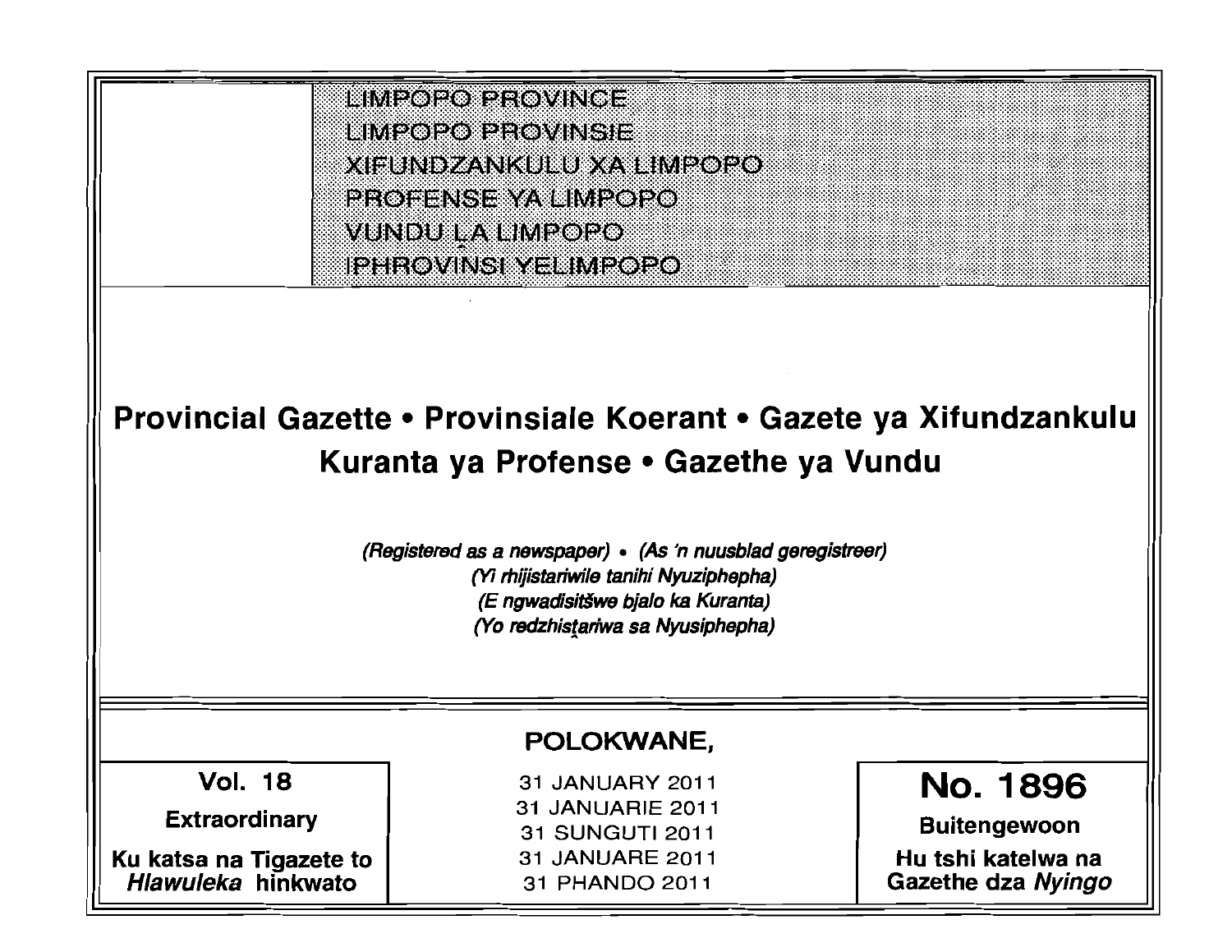### **IMPORTANT NOTICE**

**The Government Printing Works will not be held responsible for faxed documents not received due to errors on the fax machine or faxes received which are unclear or incomplete. Please be advised that an "OK" slip, received from a fax machine, will not be accepted as proof that documents were received by the GPW for printing. If documents are faxed to the GPW it will be the sender's responsibility to phone and confirm that the documents were received in good order.** 

**Furthermore the Government Printing Works will also not be held responsible for cancellations and amendments which have not been done on original documents received from clients.** 

# **CONTENTS • INHOUD**

المستخدم المستخدم المستخدم المستخدم المستخدم المستخدم المستخدم المستخدم المستخدم المستخدم المستخدم المستخدم ال<br>المستخدم المستخدم المستخدم المستخدم المستخدم المستخدم المستخدم المستخدم المستخدم المستخدم المستخدم المستخدم ال No. No.

#### **PROVINCIAL NOTICE**

| Electoral Laws Amendment Act (34/2003): Supplemented/reviewed list of candidates for the Limpopo Legislature: |      |
|---------------------------------------------------------------------------------------------------------------|------|
|                                                                                                               | 1896 |